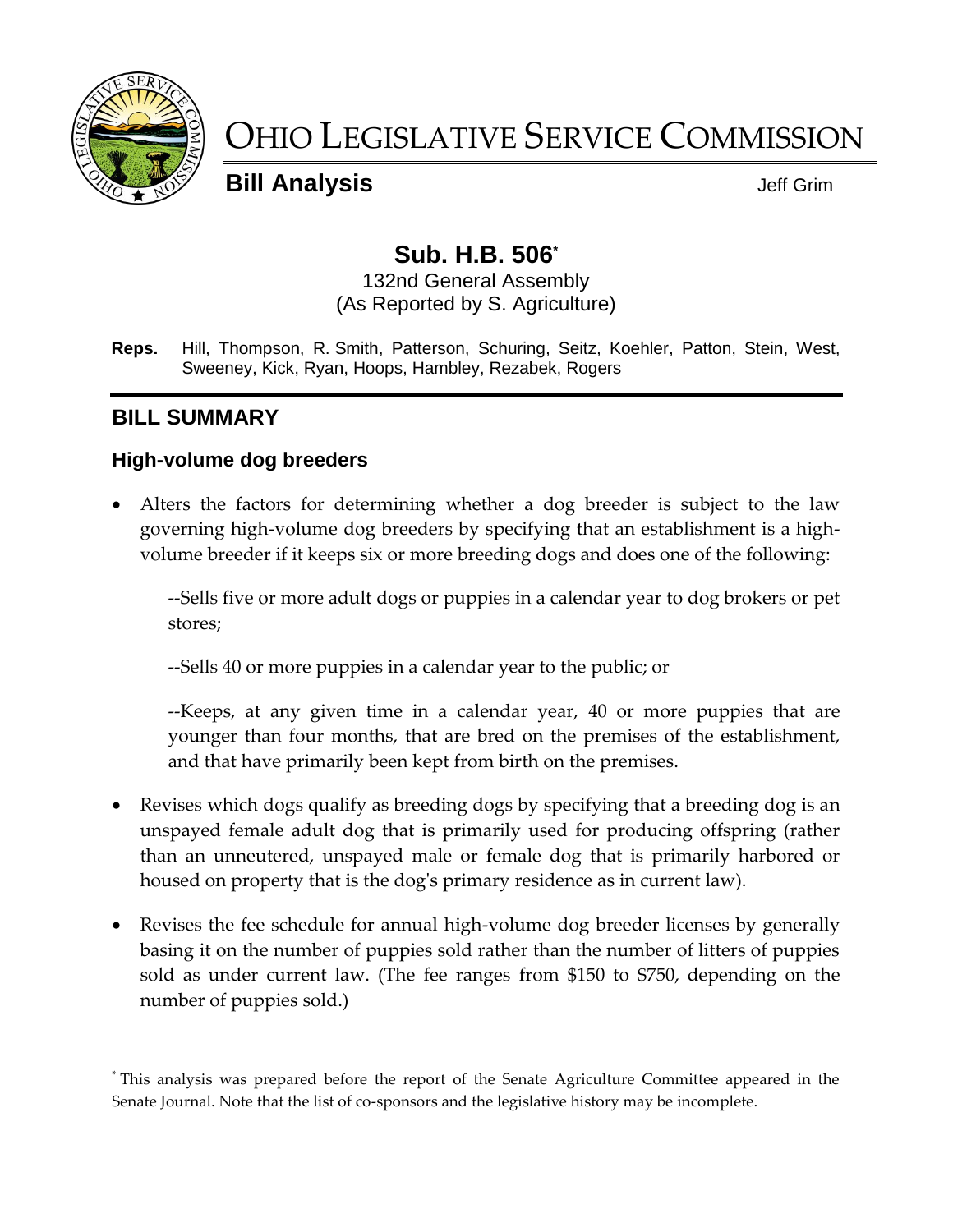#### **Standards of care**

- Requires a high-volume dog breeder, in addition to complying with the existing rule-based standards of care, to comply with additional standards, including standards governing sustenance, housing, veterinarian care, and exercise and human interaction. 1
- Prohibits a person operating as a high-volume dog breeder from failing to comply with the above care requirements.
- Generally requires dog brokers and pet stores, prior to purchasing a dog from an instate or out-of-state high-volume dog breeder, to request that the breeder sign a document stating that the breeder is in compliance with Ohio's standards of care.

#### **Exemptions from the law**

 Does both of the following regarding exemptions from the law governing highvolume dog breeders:

--Exempts animal shelters that are operated by a humane society; and

--Clarifies that a veterinarian is exempt only if the veterinarian is providing clinical care and is not engaged in the practice of dog breeding.

## **Civil penalties**

- Alters the procedures that the Director must follow in order to impose civil penalties under the law governing high-volume dog breeders and pet stores.
- Increases the civil penalties for a first violation of that law from \$500 to \$2,500, and for a second violation of that law from \$2,500 to \$5,000.

# **Animal rescues for dogs**

- Changes the registration for an animal rescue for dogs from a permanent registration to an annual registration.
- Requires the Director to establish appropriate procedures for renewing the registration of a person who was registered as an animal rescue prior to the bill's effective date.

<sup>&</sup>lt;sup>1</sup> Please note: many of the care standards established by the bill are currently addressed in rules.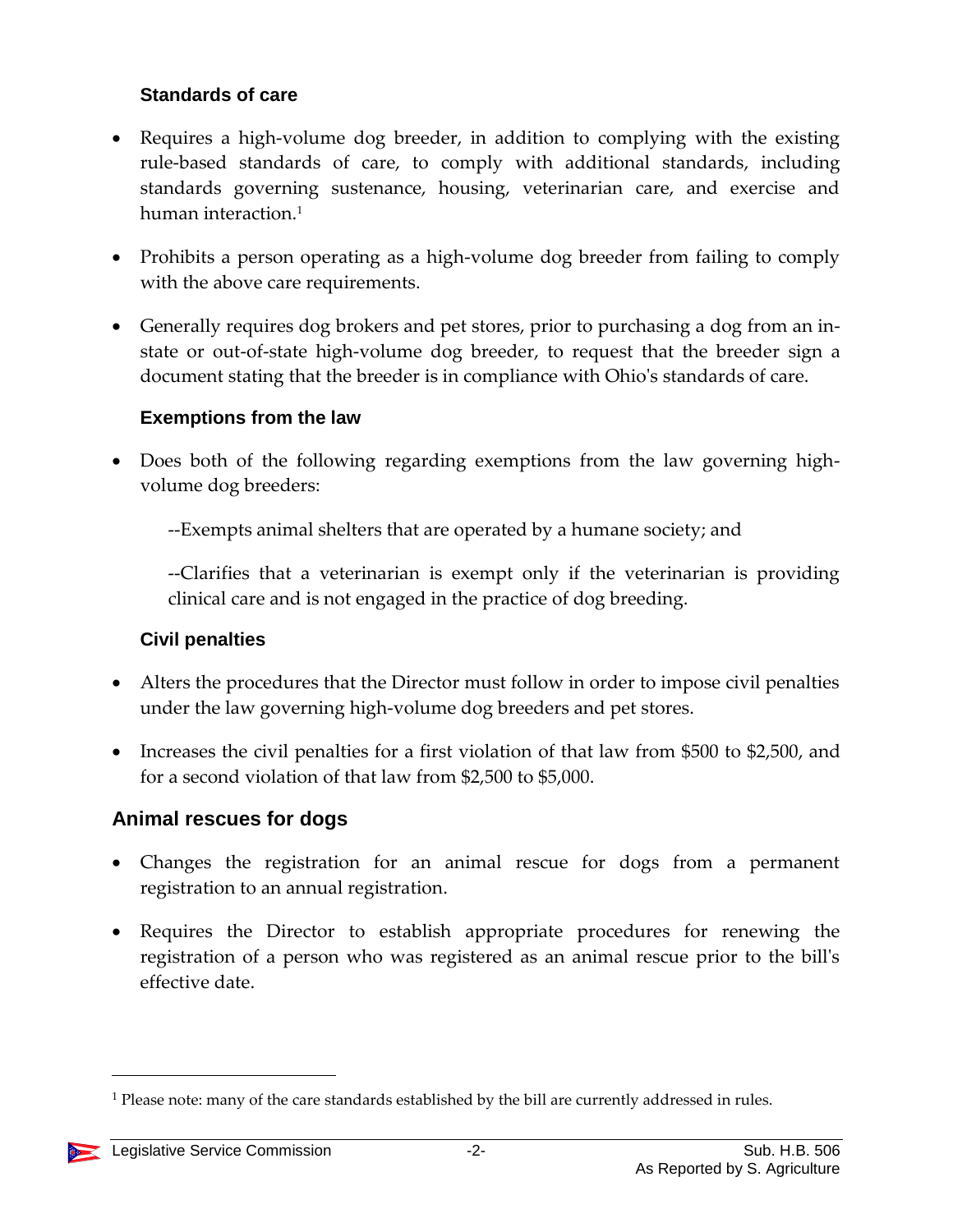- Retains current law that does not authorize the imposition of a registration fee for an animal rescue for dogs, but authorizes the Director to charge a \$200 late renewal fee if a person fails to renew a registration prior to its expiration.
- Specifies that an entity cannot be considered an animal rescue for dogs if the entity sells a dog to a dog broker or pet store.

## **Dog brokers**

 Changes the title of dog retailer to dog broker throughout the law governing dog breeders and makes conforming changes.

# **TABLE OF CONTENTS**

# **CONTENT AND OPERATION**

## <span id="page-2-0"></span>**High-volume dog breeders**

#### <span id="page-2-1"></span>**Overview**

The law governing high-volume dog breeders prohibits a person from operating as a high-volume dog breeder in Ohio without an annual license issued by the Director of Agriculture. The law also requires a person operating as a high-volume dog breeder to comply with certain standards of care established by the Director in rules. At least once a year, the Director or the Director's authorized representative must inspect a high-volume dog breeder to ensure compliance with the law and rules adopted under it, including the standards of care. The law also authorizes the Director to take certain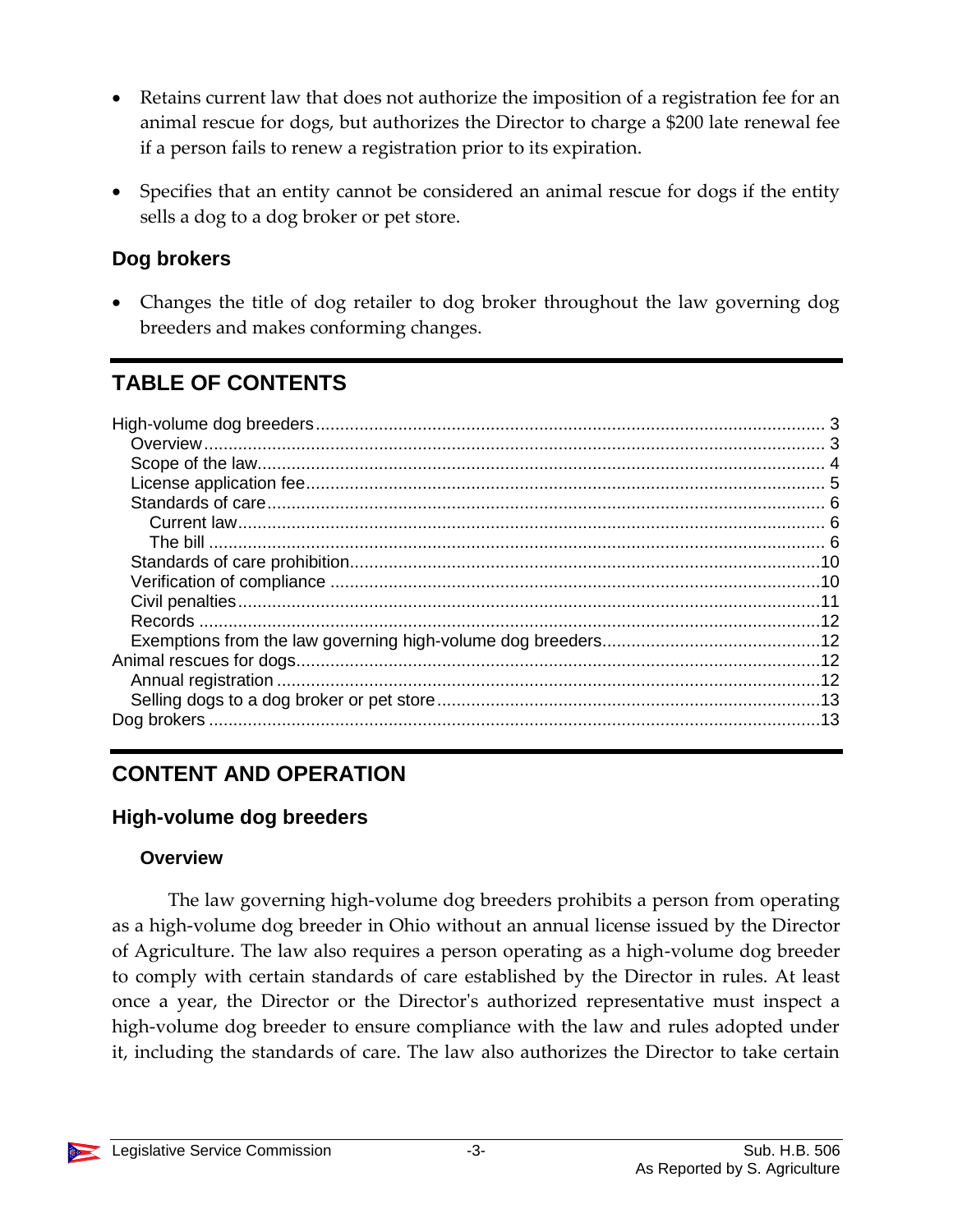enforcement actions against violators, including impoundment of dogs and assessment of civil penalties.<sup>2</sup>

#### <span id="page-3-0"></span>**Scope of the law**

The bill alters the factors that determine whether a dog is a breeding dog and whether a dog breeder is a high-volume dog breeder subject to regulation under the high-volume dog breeder law as follows:<sup>3</sup>

| <b>Term</b>             | <b>Current law</b>                                                                                                                                                                                                                                                                 | The bill                                                                                                                                                                                                                                                                                                                                                                                                                                                                                                                                                                                                                                                                        |
|-------------------------|------------------------------------------------------------------------------------------------------------------------------------------------------------------------------------------------------------------------------------------------------------------------------------|---------------------------------------------------------------------------------------------------------------------------------------------------------------------------------------------------------------------------------------------------------------------------------------------------------------------------------------------------------------------------------------------------------------------------------------------------------------------------------------------------------------------------------------------------------------------------------------------------------------------------------------------------------------------------------|
| Breeding dog            | An unneutered, unspayed<br>male or female dog that is<br>primarily harbored or housed<br>on property that is the dog's<br>primary residence.                                                                                                                                       | An unspayed female adult<br>dog that is primarily used for<br>producing offspring.                                                                                                                                                                                                                                                                                                                                                                                                                                                                                                                                                                                              |
| High-volume dog breeder | An establishment that keeps,<br>houses, and maintains adult<br>breeding dogs that produce at<br>least nine litters of puppies in<br>any given calendar year and,<br>in return for a fee or other<br>consideration, sells 60 or more<br>adult dogs or puppies per<br>calendar year. | An establishment that keeps,<br>houses, and maintains six or<br>more breeding dogs and does<br>at least one of the following:<br>(1) In return for a fee or other<br>consideration, sells five or<br>more adult dogs or puppies in<br>a calendar year to dog<br>brokers or pet stores;<br>(2) In return for a fee or other<br>consideration, sells 40 or<br>more puppies in a calendar<br>year to the public; or<br>(3) Keeps, houses, and<br>maintains, at any given time<br>in a calendar year, more than<br>40 puppies that:<br>--Are younger than four<br>months of age;<br>--Have been bred on the<br>premises of the<br>establishment; and<br>--Have been primarily kept, |

<sup>2</sup> R.C. Chapter 956.

<sup>3</sup> R.C. 956.01.

 $\overline{a}$ 

 $\sum_{i=1}^{n}$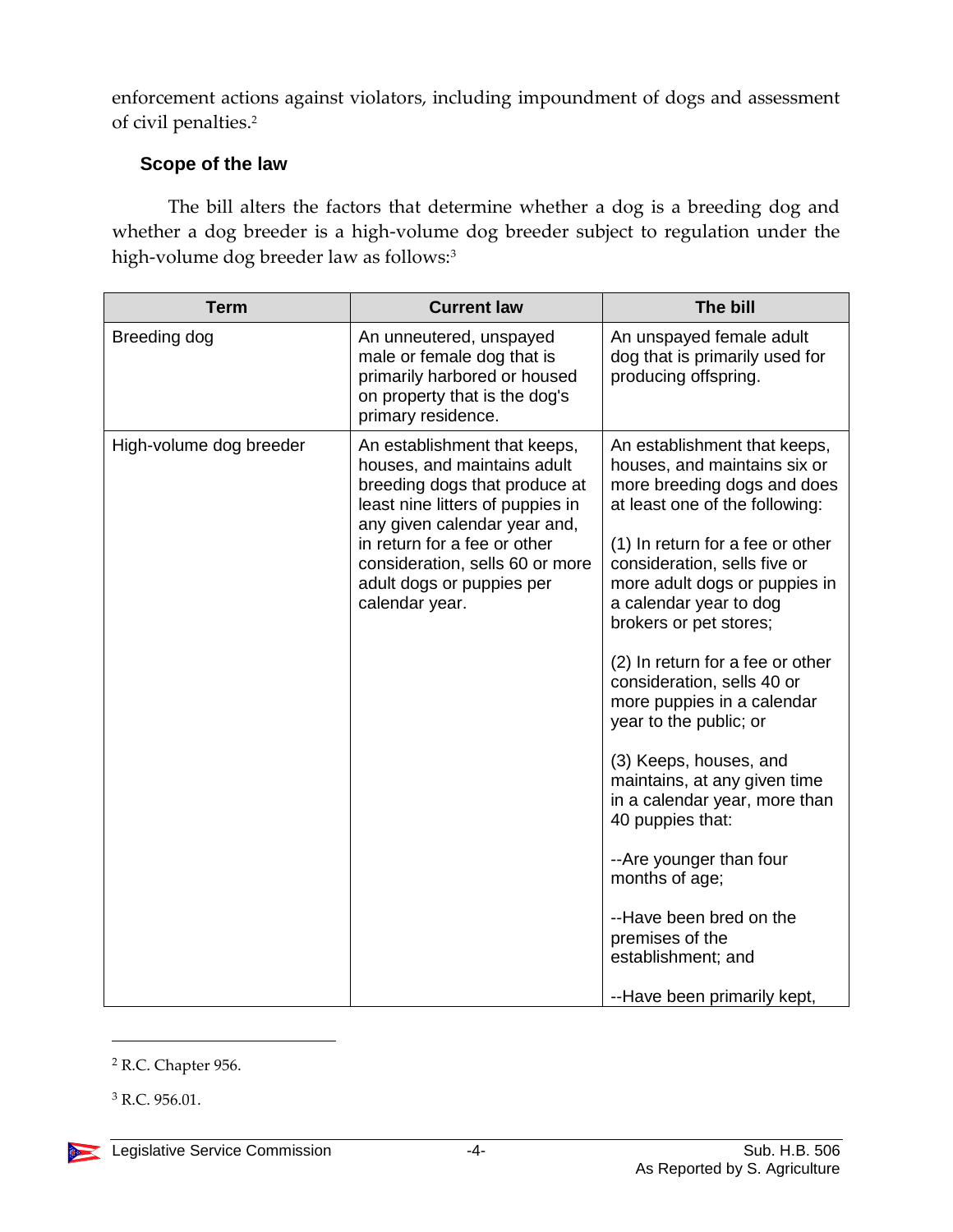| Term | <b>Current law</b> | The bill                                                                      |
|------|--------------------|-------------------------------------------------------------------------------|
|      |                    | housed, and maintained from<br>birth on the premises of the<br>establishment. |

#### <span id="page-4-0"></span>**License application fee**

Current law establishes an application fee that a high-volume dog breeder must pay for an annual license to operate. The fee ranges from \$150 to \$750 depending on the number of puppy litters sold by the breeder. The bill generally retains the fee schedule, but bases the fee on the number of puppies annually sold rather than the number of litters of puppies annually sold. The following table illustrates the changes made to the fee schedule by the bill:<sup>4</sup>

| <b>Fee</b> | <b>Current law</b><br>(litters of puppies<br>annually sold) | The bill<br>(number of puppies<br>annually sold to the public) |
|------------|-------------------------------------------------------------|----------------------------------------------------------------|
| \$150      | 9 to 15                                                     | 40 to 60                                                       |
| \$250      | 16 to 25                                                    | 61 to 150                                                      |
| \$350      | 26 to 35                                                    | 151 to 250                                                     |
| \$500      | 36 to 45                                                    | 251 to 350                                                     |
| \$750      | 46 or more                                                  | 351 or more                                                    |

A high-volume dog breeder must pay a \$150 license application fee if the breeder does not annually sell more than 39 puppies and if one of the following applies:

(1) The breeder sells five or more adult dogs or puppies to a dog broker or pet store; or

(2) The breeder, keeps, houses, and maintains, at any given time in a calendar year, more than 40 puppies that are under four months old, that have been bred on the premises of the establishment, and that have been primarily kept, housed, and maintained from birth on the premises of the establishment.<sup>5</sup>

 $4$  R.C. 956.07(A)(1)(a) through (e).

 $5 R.C. 956.07(A)(1)(f).$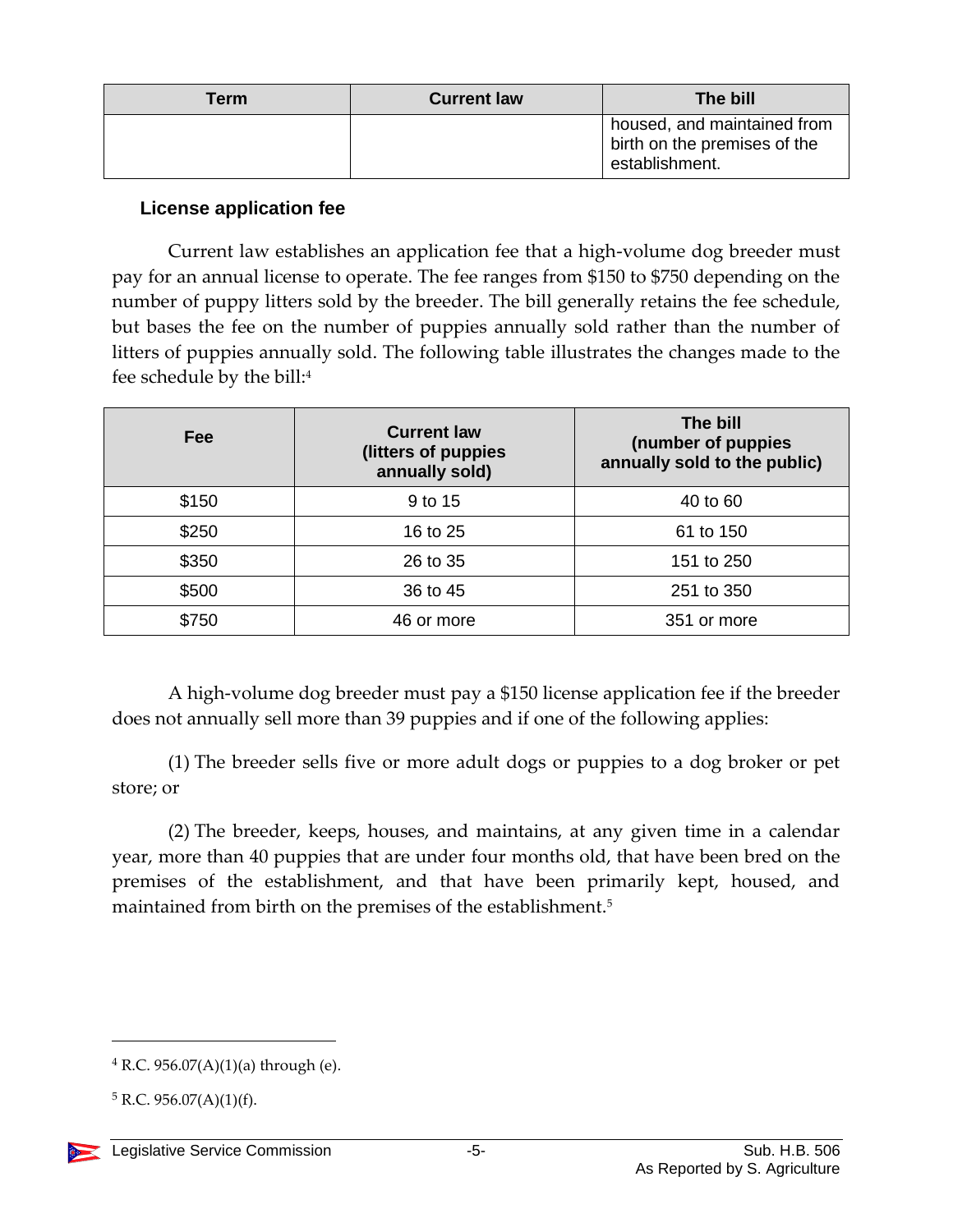#### <span id="page-5-0"></span>**Standards of care**

#### **Current law**

<span id="page-5-1"></span>As mentioned above, current law requires the Director to adopt rules governing standards of care for dogs kept, housed, and maintained by a high-volume dog breeder. Those standards of care govern housing, nutrition, exercise, grooming, biosecurity and disease control, waste management, whelping, and any other general standards of care for dogs. In adopting the rules, the Director must consider at least the following factors:

(1) Best management practices for the care and well-being of dogs;

(2) Biosecurity;

(3) The prevention of disease;

(4) Morbidity and mortality data;

(5) Generally accepted veterinary medical standards and ethical standards established by the American Veterinary Medical Association; and

(6) Standards established by the U.S. Department of Agriculture under the Federal Animal Welfare Act.<sup>6</sup>

#### **The bill**

<span id="page-5-2"></span>The bill requires a high-volume dog breeder, in addition to complying with the standards of care established in rules, to comply with specific care standards established by the bill. Many of the care standards established by the bill are currently addressed in rules. The bill's care standards require a breeder to do all of the following with regard to a dog that is kept, housed, and maintained by the breeder:

(1) Unless otherwise directed by a veterinarian, provide the dog, twice each day, with food that is all of the following:

--Sufficient to maintain normal body condition and weight;

--Unspoiled and uncontaminated;

--Provided in accordance with a nutritional plan recommended by a veterinarian licensed to practice in Ohio (hereafter veterinarian); and

--Served in receptacles that are clean and sanitary.

 $6$  R.C. 956.03(A)(6).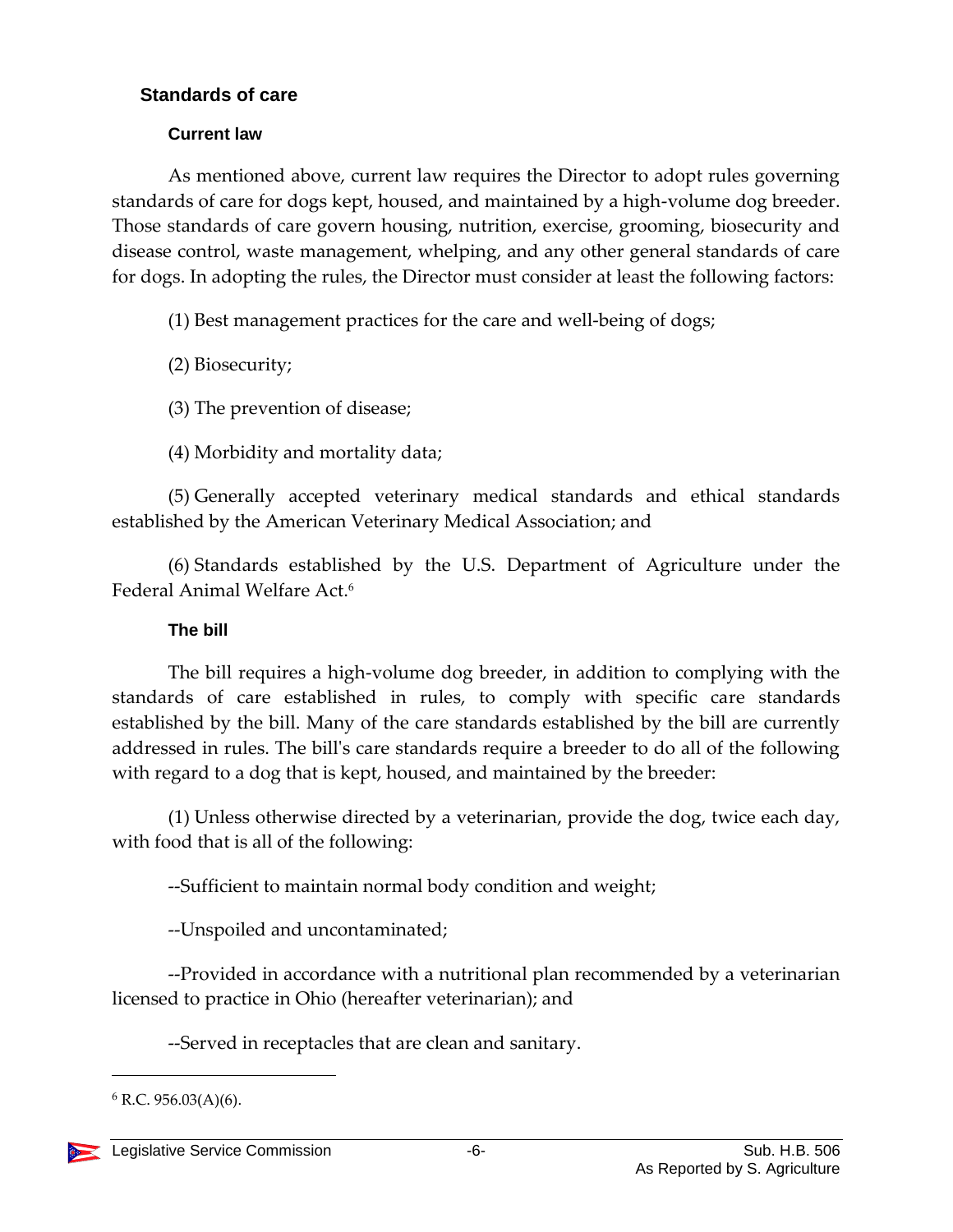A high-volume dog breeder may temporarily withhold food when directed by a veterinarian to do so.

(2) Each day, provide to the dog access to a continuous supply of potable water in clean and sanitary receptacles that is of sufficient quality and quantity to ensure maintenance of normal body condition and growth unless otherwise directed by a veterinarian;

(3) Keep or confine the dog in a primary enclosure that complies with all of the following:

--The interior of the enclosure is at least six inches higher than the head of the tallest dog housed in the enclosure when the dog is in a normal standing position;

--It allows each dog housed in the enclosure to turn in a complete circle, lie down, and fully extend its limbs;

--It is not stacked on top of another primary enclosure; and

--It is cleaned at least once per day to remove excreta, dirt, grime, and other waste.

(4) On and after December 31, 2021, keep or confine the dog in a primary enclosure that has a minimum floor space in square inches equal to the following: (the length of the dog housed in the enclosure in inches, as measured from the tip of the nose to the base of the tail, + nine inches)<sup>^2</sup> multiplied by 2. (Thus, a 30 inch dog would need a cage that is 3,042 sq. in. or 21.125 sq. ft.). For each additional dog that is kept or confined in a primary enclosure, the enclosure must have additional floor space in square inches equal to the following: (length of each additional dog housed in the enclosure in inches, as measured from the tip of the nose to the base of the tail, + nine inches)^2.

(5) On and after December 31, 2021, ensure that the minimum floor space provided in accordance with (4) above is solid or consists of slats. If the floor space consists of slats, the high-volume breeder must ensure that all of the following apply:

--The spaces between the slats are not more than one-half inch in width;

--The slats are not less than three and one-half inches in width;

--All of the slats run in the same direction; and

--The floor is level.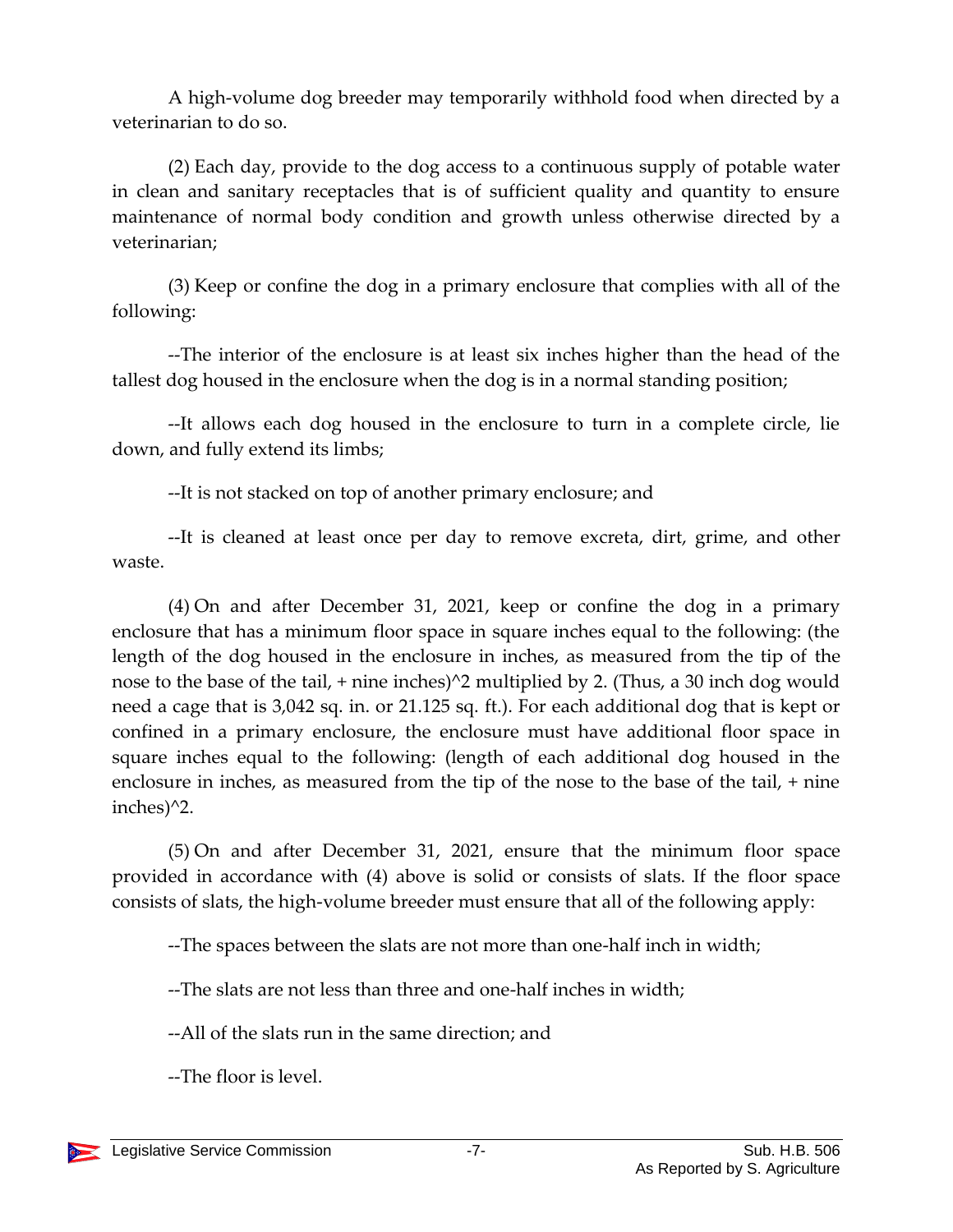(6) On and after December 31, 2021, ensure that all flooring for the dog's primary enclosure complies with all of the following:

--It consists of materials that can be cleaned and sanitized; are safe for the breed, size, and age of the dog; are free from protruding sharp edges; and are designed so that the paw of the dog is unable to extend through or become caught in the flooring;

--If the flooring surface consists of a material that is not solid, it has a solid resting area that can accommodate the full length of the dog while lying down;

--It does not sag, bend, or bounce;

--It does not consist of wire made of metal, including metal wire that is coated with another material.

(7) If the high-volume dog breeder is using an indoor primary enclosure to house the dog, ensure that the enclosure is located in a facility that permits regulation of temperature, ventilation, and lighting, including diurnal lighting. The breeder must ensure that the lighting is sufficient, either through natural or artificial means, to observe the physical condition of the dog and to permit inspection and cleaning of the dog and the primary enclosure.

(8) Use an outdoor primary enclosure to house the dog only if a veterinarian approves such use;

(9) If the high-volume dog breeder is using an outdoor primary enclosure to house the dog and if climatic or ambient temperatures pose a threat to the health and welfare of the dog, take effective measures to eliminate the threat. If the breeder has to take such measures, the breeder must consider the dog's age, breed, overall health, and acclimation to the environment. The breeder must not use an outdoor primary enclosure to house the dog if the dog is unable to tolerate the prevalent temperatures within the dog's thermoneutral zone. The thermoneutral zone is the range of ambient temperature in which a dog is able to maintain normal body temperature without a change in metabolic rate.

(10) House the dog with other dogs, except for reasons of health, biosecurity, breeding, and behavioral issues;

(11) If the dog is a puppy that is four months or younger, house the dog with an adult dog only if the adult dog is the puppy's dam or foster dam;

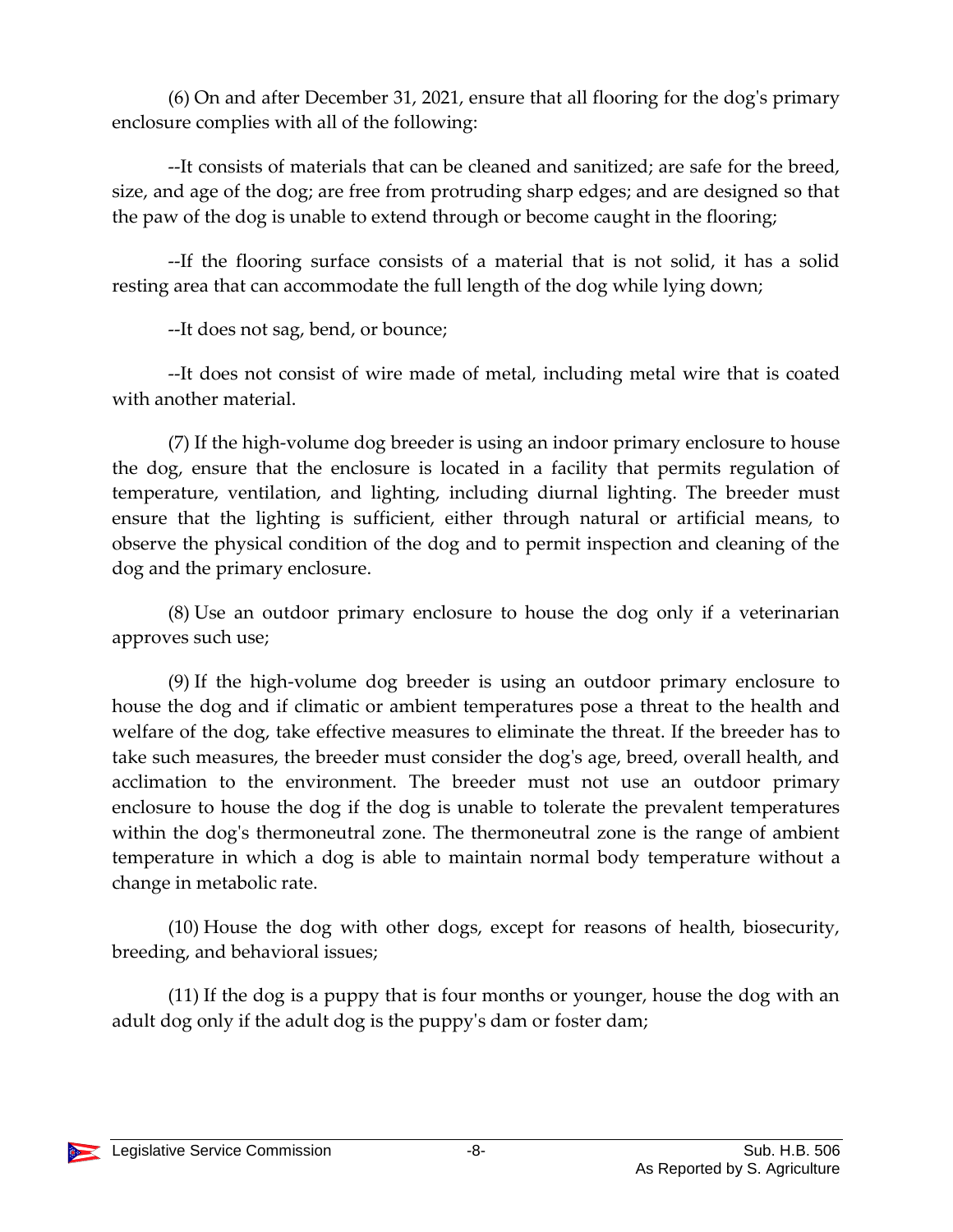(12) If the dog is a female, breed the dog only if the dog has maintained a normal body condition and has been declared healthy by a veterinarian following a physical examination;

(13) If the dog is a female, ensure that the dog does not produce more than eight litters in its lifetime;

(14) Provide a clean, dry whelping area for each dam and her nursing puppies. The high-volume dog breeder must ensure that the area fully accommodates all puppies, allows the dam to lie fully recumbent and stand, and permits the dam to temporarily move away from her puppies as she chooses. The breeder must ensure that no other animals inhabit the whelping area other than the dam and her puppies.

(15) Provide the dog with an opportunity for daily exercise of at least 30 minutes that allows a dog to extend to full stride, play, and engage in other types of mentally stimulating and social behaviors. However, this requirement does not apply to an expectant female dog, postpartum female dog, or any other dog as directed by a veterinarian.

(16) Provide the dog an opportunity to safely access the outdoors during daylight hours;

(17) Provide the dog with daily environmental enrichment in the dog's primary enclosure. Enrichment is any modification in the environment of a confined dog that seeks to enhance the dog's physical and psychological well-being by providing stimuli that meets the dog's breed-specific needs.

(18) Provide human interaction with the dog for at least 15 minutes each day in addition to interaction that occurs during feeding and cleaning time. The interaction, at a minimum, must include verbal and tactile stimulation in a positive and beneficial manner.

(19) Provide the dog with appropriate medical care by a veterinarian, including prompt treatment for any significant disease, illness, or injury;

(20) If the dog is an adult dog, provide the dog with an annual physical examination by a veterinarian;

(21) Comply with a vaccination and parasite control program that is provided by a veterinarian and that is consistent with recommendations of the American Veterinarian Medical Association or the American Animal Hospital Association; and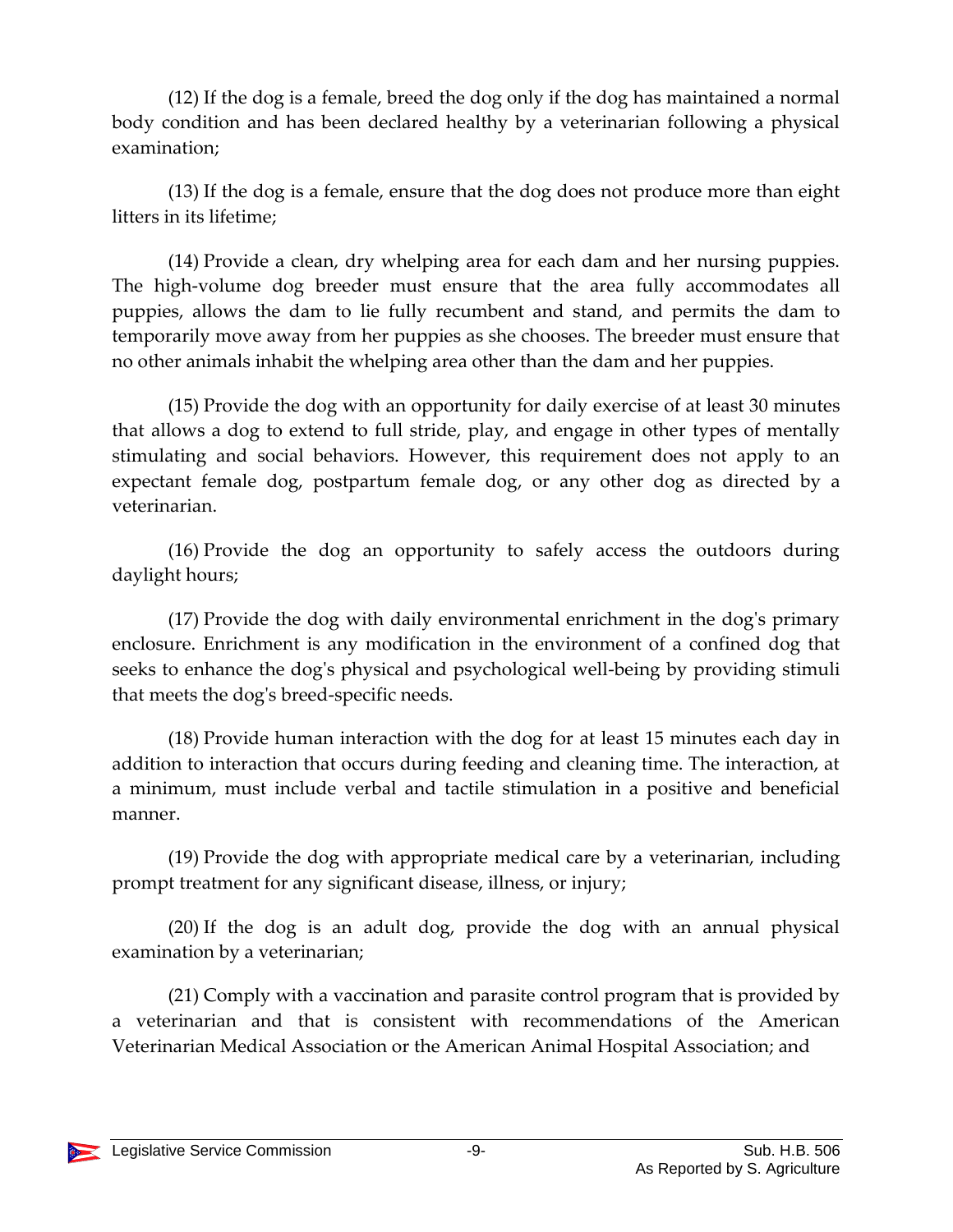(22) If a surgical or euthanasia procedure is required, use a veterinarian to perform the procedure. 7

#### <span id="page-9-0"></span>**Standards of care prohibition**

The bill prohibits a person operating as a high-volume dog breeder from failing to comply with the above care requirements established by the bill. It retains a prohibition against such a person failing to comply with the care standards adopted by the Director in rules.<sup>8</sup>

#### <span id="page-9-1"></span>**Verification of compliance**

The bill requires a dog broker (see below) or the owner or operator of a pet store that seeks to purchase a dog from an in-state or out-of-state high-volume dog breeder, prior to completing the transaction, to do all of the following:

(1) Request the breeder to sign a document prescribed and provided by the Director. The document must state that the breeder is in compliance with the standards of care established by the Director in rules adopted under current law and with the standards of care established by the bill;

(2) Keep and maintain the signed document. If the breeder does not provide the signed document, the broker or owner or operator cannot purchase the dog; and

(3) Allow the Director to inspect the signed document during normal business hours. With respect to a pet store, the owner or operator also must comply with the existing requirements governing the sales of dogs by a pet store.

The bill prohibits a dog broker or owner or operator of a pet store from knowingly selling a dog unless the broker or owner or operator has obtained the signed document with respect to the dog. The Director cannot assess a civil penalty against a dog broker or the owner or operator of a pet store for a violation of the prohibition if the broker or owner or operator has obtained such a document with regard to the dog.

Finally, the Director must adopt rules in accordance with the Administrative Procedure Act that establish requirements and procedures governing the administration and enforcement of the provisions governing compliance verification.<sup>9</sup>

<sup>&</sup>lt;sup>7</sup> R.C. 956.01 and 956.031.

 $8$  R.C. 956.08(A).

 $9 R.C. 956.041.$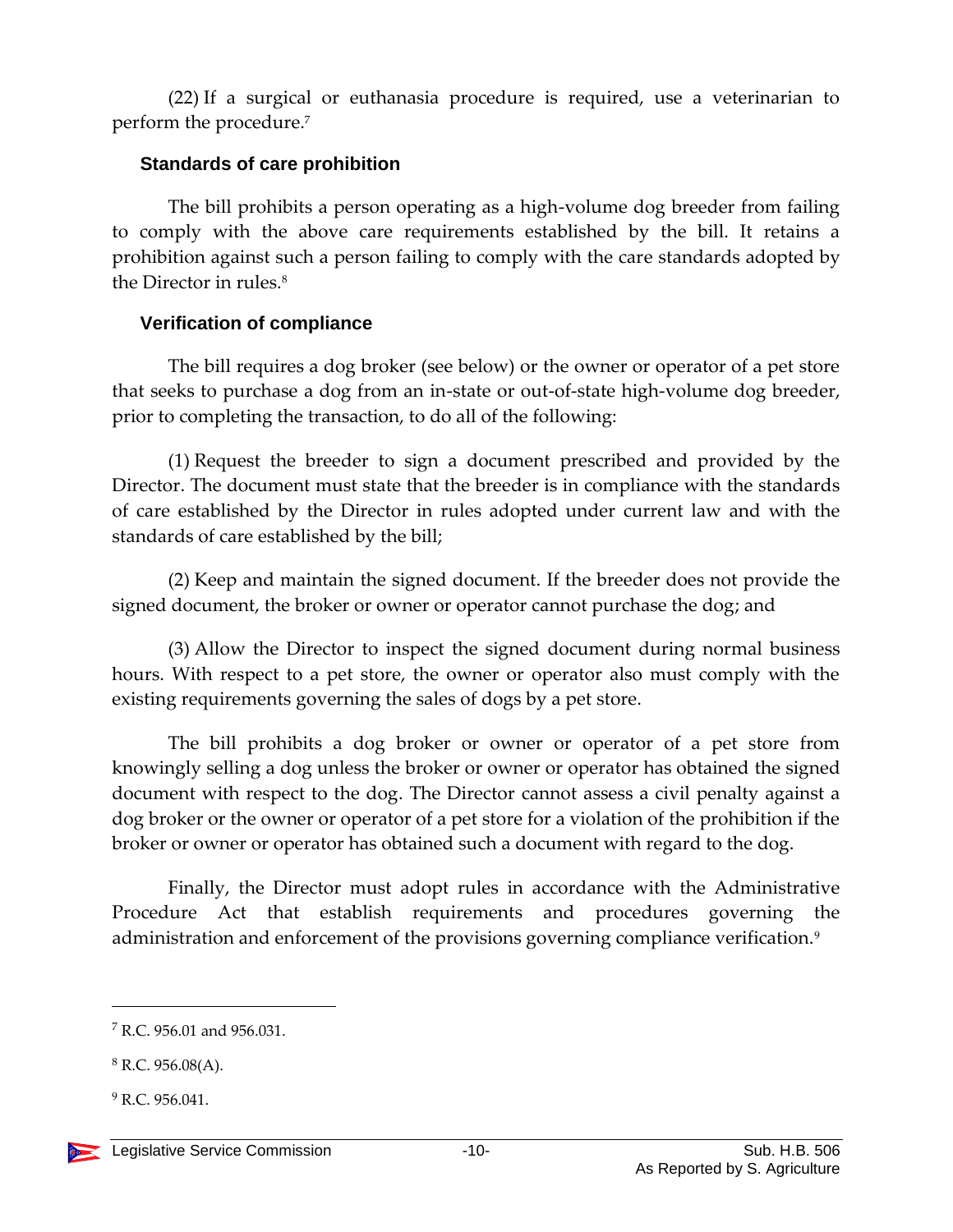Under current law, a dog retailer (dog broker under the bill) is a person who buys, sells, or offers to sell dogs at *wholesale* for resale to another or who sells or gives one or more dogs to a pet store annually. A dog retailer does not include an animal rescue for dogs, an animal shelter for dogs, a humane society, a medical kennel for dogs, a research kennel for dogs, a pet store, or a veterinarian.

A pet store is an individual retail store to which both of the following apply: the store sells dogs to the public; and with regard to the sale of a dog from the store, the salesperson, the buyer of a dog, and the dog for sale are physically present during the sales transaction so that the buyer may personally observe the dog and help ensure its health prior to taking custody. A pet store does not include an animal rescue for dogs, an animal shelter for dogs, a humane society, a medical kennel for dogs, or a research kennel for dogs.<sup>10</sup>

#### <span id="page-10-0"></span>**Civil penalties**

The bill alters the current procedures that the Director must follow in order to assess a civil penalty against a person who has violated or is violating the law governing high-volume dog breeders. It retains the Director's authority to assess a civil penalty, provided that the Director allows a violator an opportunity for an adjudication hearing in accordance with the Administrative Procedure Act. It eliminates a requirement that the Director send a citation by certified mail or personal service and a notice requiring the person to do one of the following:

(1) Cease the acts or practices that constitute a violation of the law; or

(2) Take corrective actions to eliminate the conditions that constitute a violation of the law. (The notice must state specifically the provision or provisions of the law that have been violated and the facts constituting the violation, the actions that the person must take to correct the deficiencies, and the time period within which the person must correct the violations.)

The bill also eliminates a requirement that all appeals from the adjudication hearing be made to the Environmental Division of the Franklin County Municipal Court. Thus, an appeal may be made to the court of commons pleas with jurisdiction. It retains, as part of the adjudication hearing under the Administrative Procedure Act, a requirement that a person who has violated or is violating the law be provided notice of the right to have an adjudicatory hearing. It then makes identical changes to the civil penalty procedures under the law governing pet stores. Finally, the bill increases the civil penalties for a first or second violation of the law governing high-volume dog

 $10$  R.C. 956.01.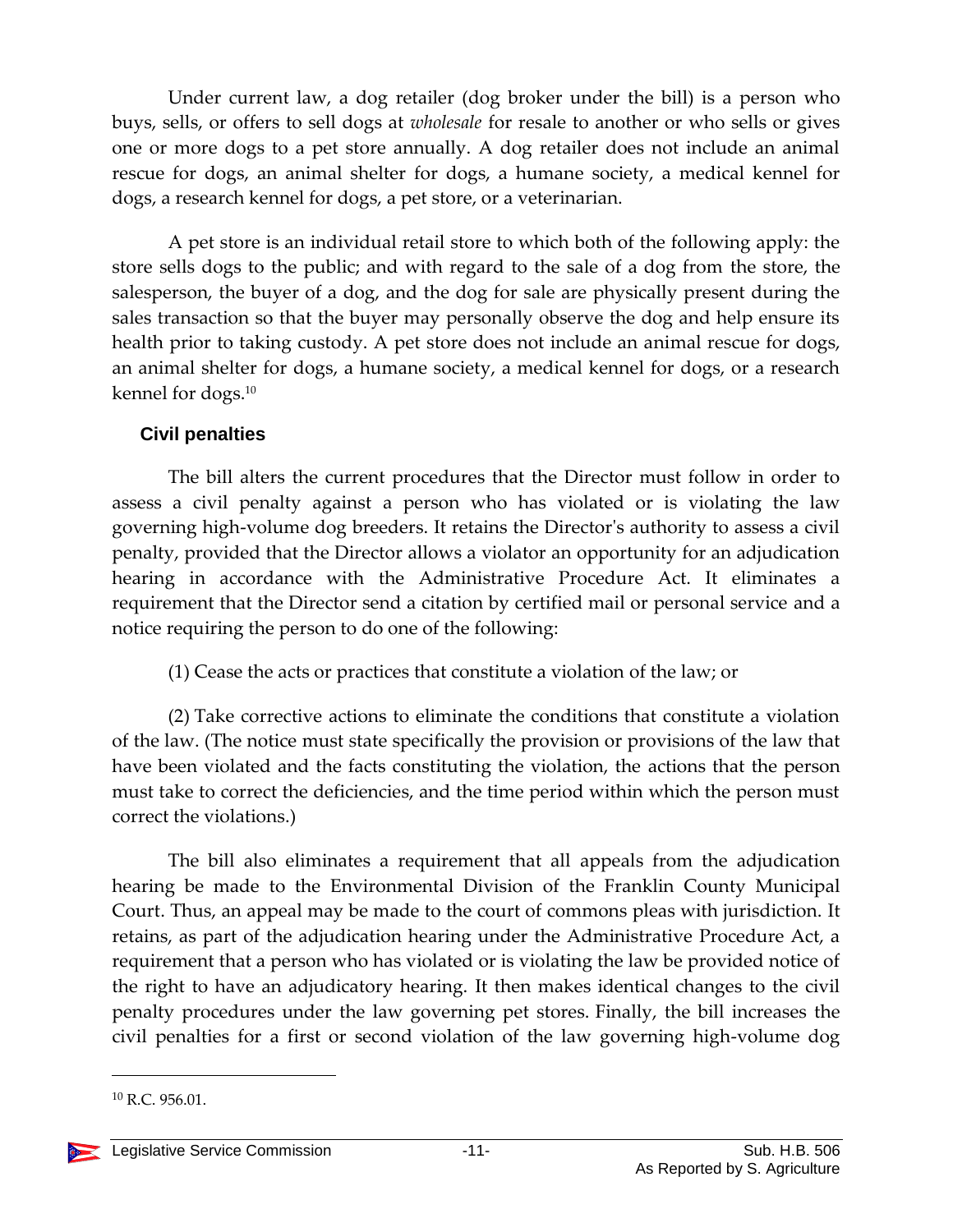breeders and pet stores. For a first violation, it increases the civil penalty from \$500 to \$2,500. For a second violation it increases the penalty from \$2,500 to \$5,000.<sup>11</sup>

#### <span id="page-11-0"></span>**Records**

The bill requires the Director to adopt rules requiring each high-volume dog breeder to keep and maintain a record of veterinary care for each dog kept, housed, and maintained by the breeder. The rules must require the records to be kept and maintained for three years after the care is provided by a veterinarian. Current law requires the Director to adopt rules governing record-keeping, but does not specifically require the rules to address veterinarian care records.<sup>12</sup>

#### <span id="page-11-1"></span>**Exemptions from the law governing high-volume dog breeders**

The bill modifies the entities that are exempt from the law governing highvolume dog breeders, including provisions of that law that establish licensure requirements for high-volume dog breeders and dog brokers. First, it exempts animal shelters that are operated by a humane society organized under state law. It also clarifies that a veterinarian is exempt only if the veterinarian is providing clinical care and is not engaged in the practice of dog breeding. Under current law, all veterinarians are exempt from the law.<sup>13</sup>

#### <span id="page-11-2"></span>**Animal rescues for dogs**

#### <span id="page-11-3"></span>**Annual registration**

Current law requires an animal rescue for dogs (hereafter animal rescue) to register with the Director. The registration is permanent. However, the bill changes the registration from a permanent registration to an annual registration. Thus, an animal rescue must submit a renewal registration application at least 90 days prior to the expiration of the registration.

With regard to the annual registration, the Director must do both of the following:

(1) Establish appropriate procedures for renewing the registration of a person operating as a registered animal rescue prior to the bill's effective date; and

<sup>11</sup> R.C. 956.12 (repealed), 956.13, 956.14, and 956.22.

<sup>12</sup> R.C. 956.03(A)(1).

<sup>13</sup> R.C. 956.02.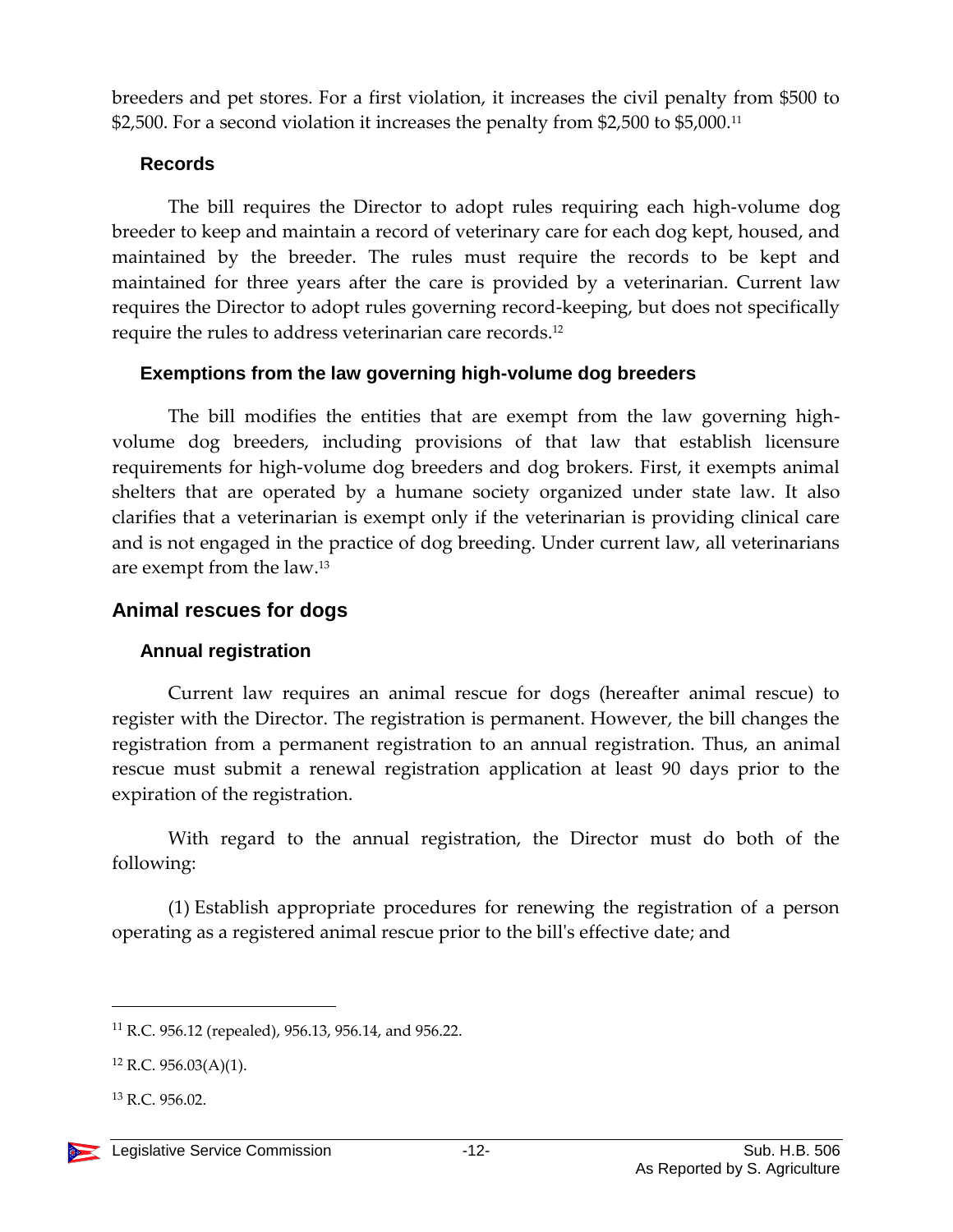(2) Include in the procedures an appropriate time within which the person must renew the registration, which cannot be later than 275 days after the bill's effective date.

As under current law, the Director cannot charge a registration fee. However, under the bill, if a person fails to renew a registration prior to its expiration, the Director must charge the person a late renewal fee of \$200. The fee must be credited to the existing High Volume Breeder Kennel Control License Fund.<sup>14</sup>

#### <span id="page-12-0"></span>**Selling dogs to a dog broker or pet store**

The bill specifies that an entity cannot be considered an animal rescue if the entity sells a dog to a dog broker or pet store. It further prohibits an entity registered as an animal rescue from selling a dog to a dog broker or pet store. Under current law, an animal rescue is an individual or organization recognized by the Director that keeps, houses, and maintains dogs and that is dedicated to the welfare, health, safety, and protection of dogs, provided that the individual or organization does not:

(1) Operate for profit;

- (2) Sell dogs for a profit;
- (3) Breed dogs; and

(4) Purchase more than nine dogs in any given calendar year unless the dogs are purchased from a dog warden appointed under the law governing dogs, a humane society, or another animal rescue for dogs.

An animal rescue includes an individual or organization that offers spayed or neutered dogs for adoption and charges reasonable adoption fees to cover the costs of the individual or organization, including costs related to spaying or neutering dogs.<sup>15</sup>

# <span id="page-12-1"></span>**Dog brokers**

The bill changes the title of dog retailer to dog broker throughout the law governing dog breeders. An unexpired dog retailer license that was issued under law that existed prior to the bill's effective date remains valid until its expiration date as if the license is a dog broker license. If the licensee applies to renew the license after the

 $15$  R.C. 956.08(C) and 956.01.



<sup>&</sup>lt;sup>14</sup> R.C. 956.03(A)(5), 956.06, and 956.18, and Section 4.